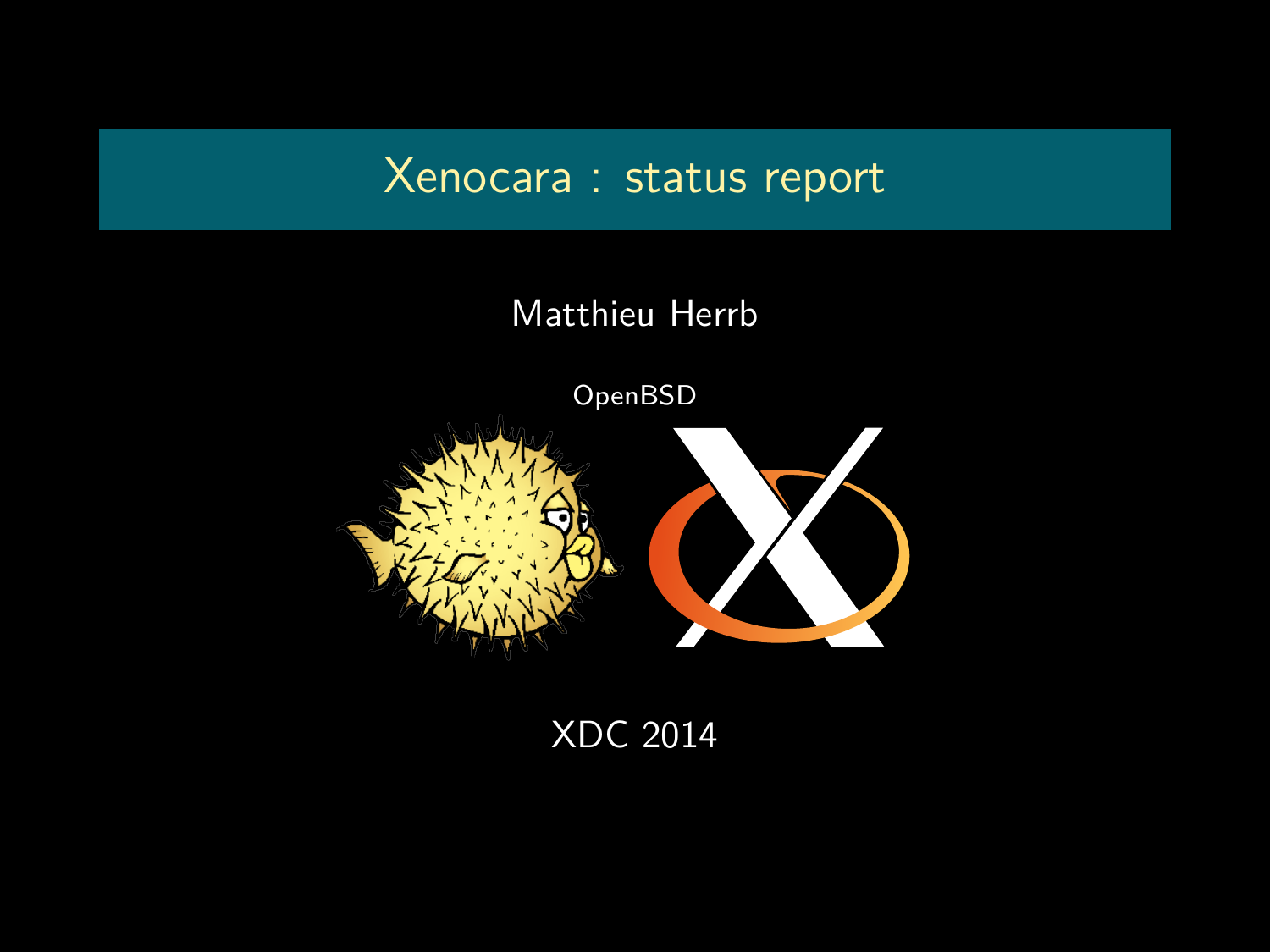## Introduction

- OpenBSD: BSD variant, forked from NetBSD in 1996
- multi-platform: i386, amd64, sparc, sparc64, macppc, hppa, alpha, armv7, loongson, sgi, octeon, luna88k, vax,...
- One release every 6 months. 5.6 to be released on Nov. 1st.
- Base system : kernel + libs + utilities + X. Self-hosted.
- ports tree for 3rd party software (Gnome, KDE4, XFCE, Firefox, Chromium, LibreOffice,...)

Xenocara: name of the X sub-tree in OpenBSD's base system.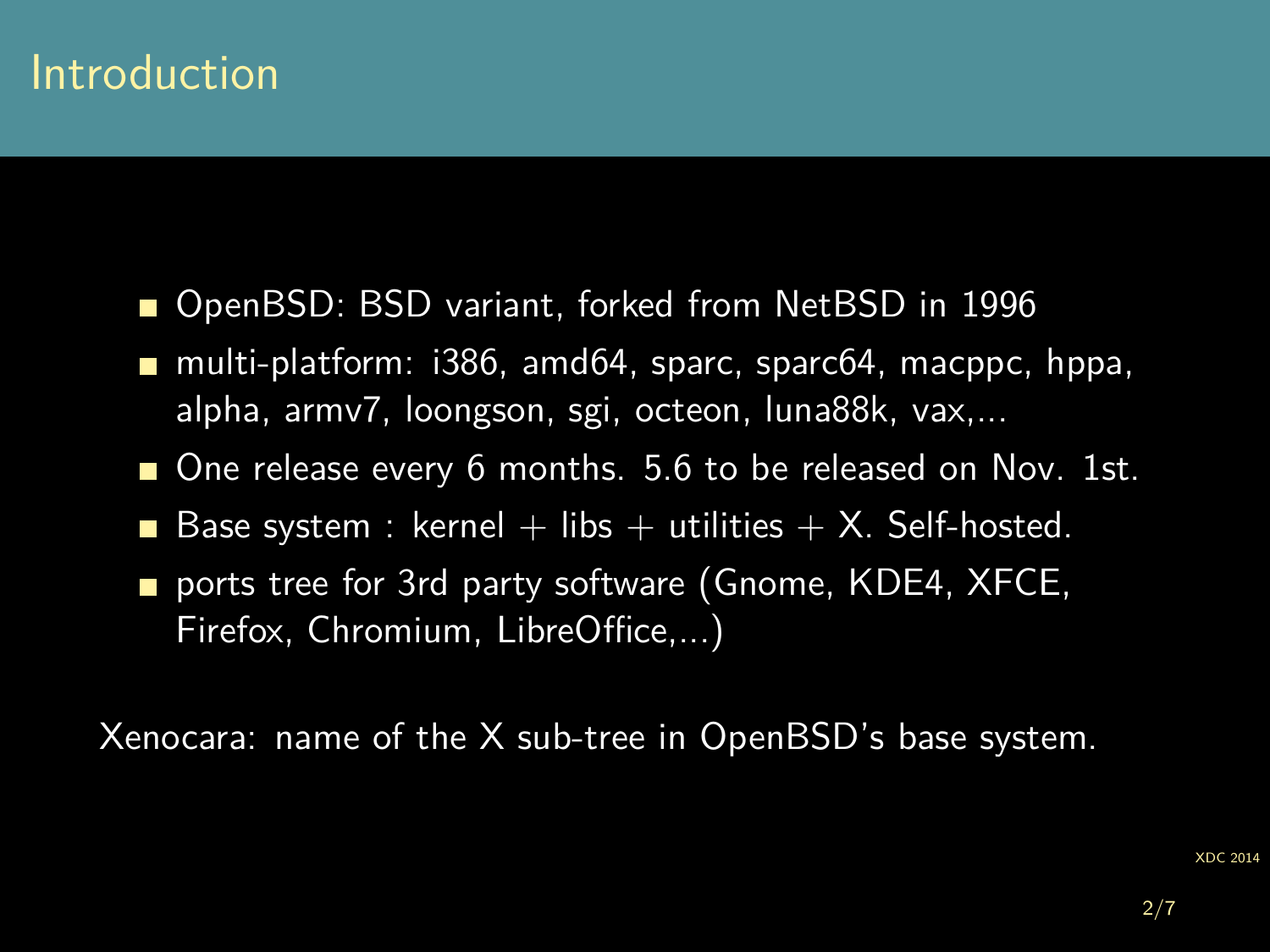Progress since FOSDEM 2013 (last talk on the topic)

- libdrm  $2.4.56$
- Mesa 10.2.7
- **E** kernel KMS/drm in sync with Linux 3.8 kernel (intel/radeon)
- xorg-server 1.16.1
	- $\blacksquare$  xf86-video-intel 2.99.910
	- $\blacktriangleright$  x86-video-ati 7.4.0
- other components : mostly current

 $DRI + Mesa$  work: Jonathan S. Gray  $+$  Mark Kettenis. Sponsored by M:Tier & the OpenBSD Foundation

Earlier work by Owain G. Ainsworth.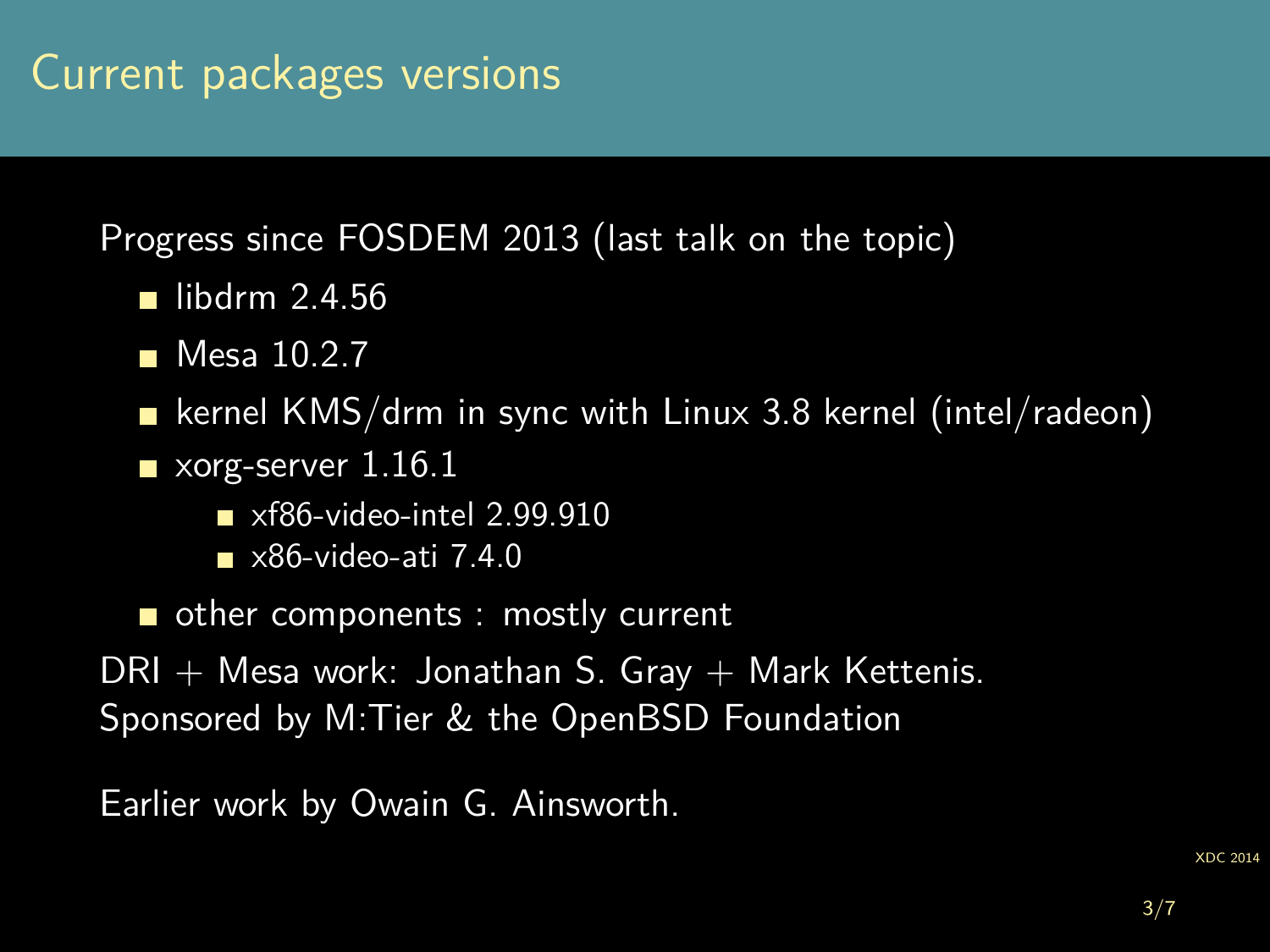■ hw/xfree86/os-support/bsd/\* video.c : non x86 architectures support (also lots of them in NetBSD).

wscons console driver :

- seamless integration with KMS
- autoconf/hotplug support for input devices T
- xf86-input-ws driver (no kbd support yet)
- $\blacksquare$  X server privilege separation code : main server running without any privileges (and no aperture driver on KMS drivers)
- **the CWM window manager**  $+$  a few extra utilities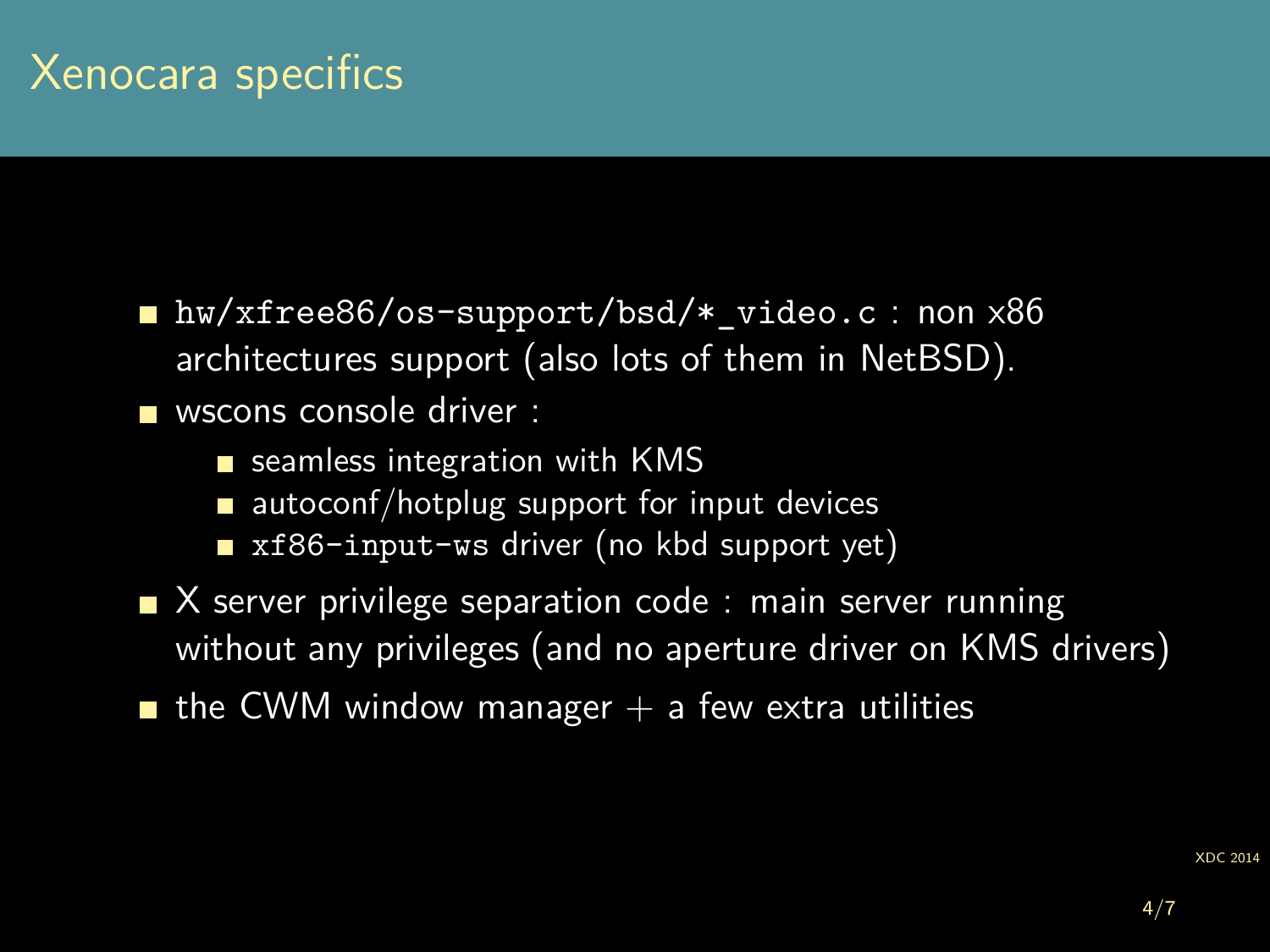# MIT-SHM and fd-passing

```
CVSROOT: /cvs
Module name: src
Changes by: kettenis@cvs.openbsd.org 2014/10/03 11:41:00
Modified files:
       sys/sys : mman.h
       sys/uvm : uvm.h uvm extern.h uvm fault.c uvm map.c
                      uvm_mmap.c
Log message:
Introduce __MAP_NOFAULT, a mmap(2) flag that makes sure a mapping will not
cause a SIGSEGV or SIGBUS when a mapped file gets truncated. Access to
pages that are not backed by a file on such a mapping will be replaced by
zero-filled anonymous pages. Makes passing file descriptors of mapped files
usable without having to play tricks with signal handlers.
"steal your mmap flag" deraadt@
```
Allows to get rid of the SIGBUS signal handler hack.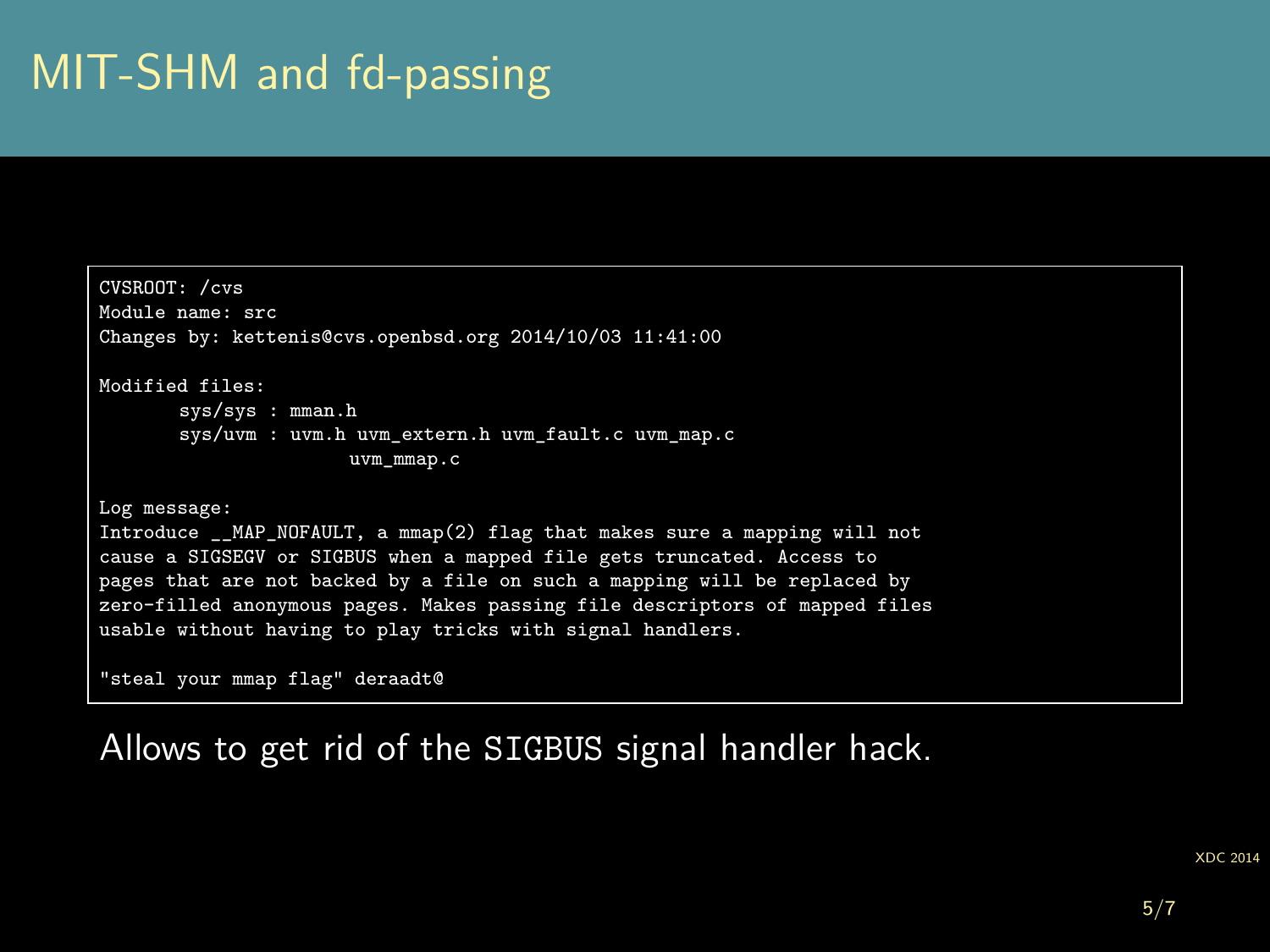# Missing parts

- **LLVM**  $\rightarrow$  Gallium
- native TLS  $\rightarrow$  ?
- **■** futexes / inter process posix mutexes  $\rightarrow$  xshmfence (DRI3)
- **Multi-touch kernel support**
- nouveau dri
- systemd...
- ... and of course Wayland :-)